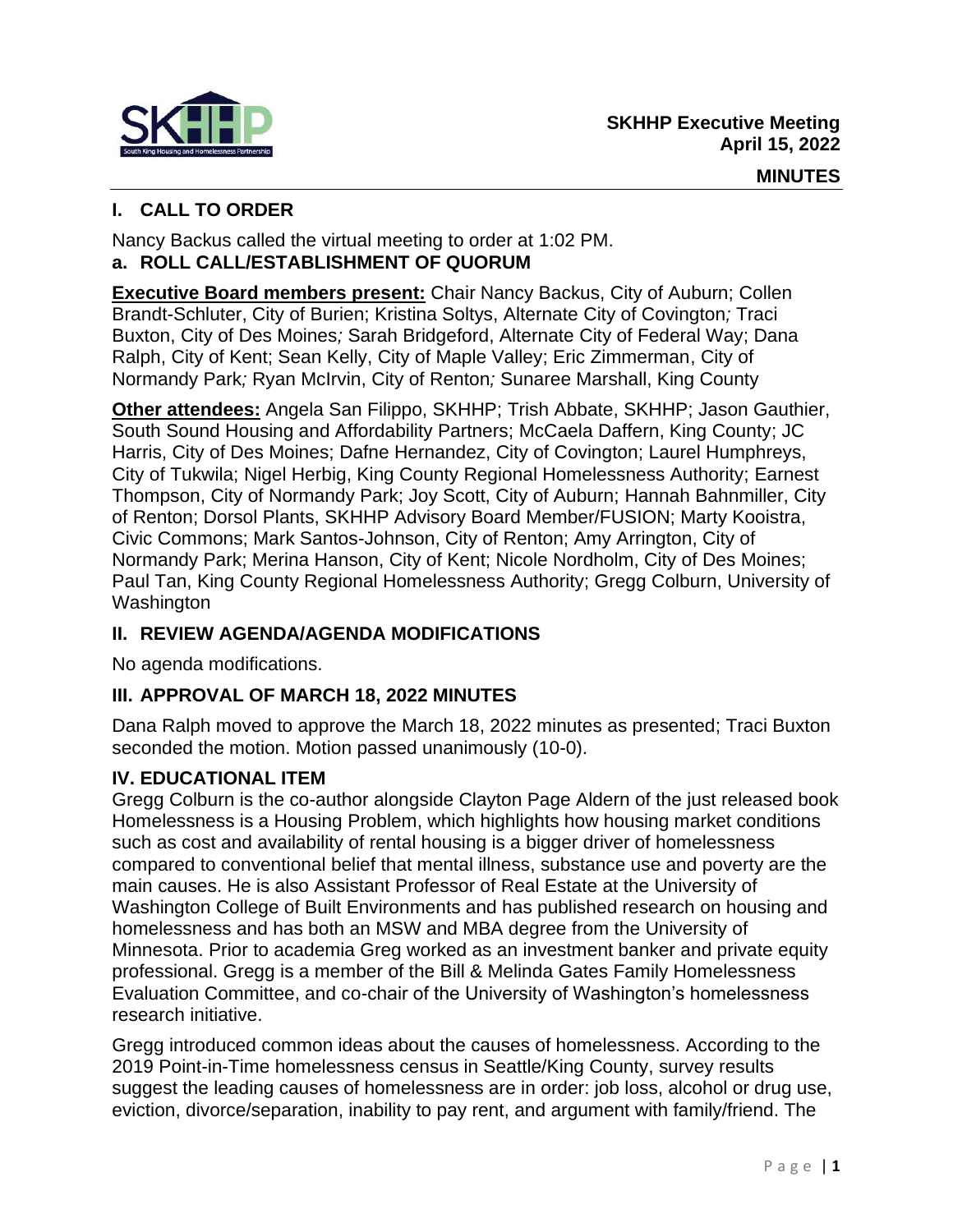book set out to decipher if these conventional explanations of homelessness are root causes or precipitating events. The idea is that focusing on higher level vulnerabilities will help us better understand the root causes. While research demonstrates that drug use, mental illness, and poverty increase the risk of homelessness at the individual level, the majority of people who are living in homelessness are not experiencing addiction issues. So, why do these conditions produce homelessness in some geographic areas (Seattle?) and not others? Their thesis is that tight housing markets accentuate vulnerabilities.

They investigated individual level possible explanations including such things as poverty, mental illness, illicit and legal drug use, and climate. There is no doubt that poverty leads to homelessness but places with high rates of poverty have lower rates of homelessness (St. Louis, Detroit, Cleveland) while affluent cities demonstrate higher rates of homelessness (Seattle, San Francisco, New York).. There is no correlation between places with more mental illness and higher homelessness as people with mental illnesses live everywhere but consequences from the vulnerability of mental illness may be more acute in places such as San Francisco, Seattle, New York. Illicit drug use and homelessness demonstrated no relationship. There is more illicit drug use in some places than others but it is not correlated with higher rates of homelessness. The same holds true for legal substance use.

Places with warmer winter temperatures did not demonstrate a relationship with higher rates of homelessness. While there are warm places with high rates homelessness (San Diego, Los Angeles) there are also many warm places that do not exhibit high rates of homelessness (Florida) and conversely, very cold places (Boston, NY) with high rates of homelessness. More generous levels of social services and benefits was also not correlated with higher rates of homelessness. Low-income migration also did not demonstrate a statistical correlation with rates of homelessness. The theory that democratic politics are to blame does not hold up against the existence of cities with democratic strongholds and low rates of homelessness such as Chicago and Cleveland.

When looking at the housing market, there is a correlation between increasing rates of homelessness and increasing rents and decreasing vacancy rates. Increasing population on its own is not correlated with increasing rates of homelessness as demonstrated by the existence of cities growing as fast as Seattle but without increasing rates of homelessness. However, increasing population combined with low elasticity in housing supply creates a dangerous environment.

Solutions therefore require 1) capital investments to construct housing and 2) operating investments to fund housing support, maintenance and services. Where housing is difficult to construct, changes to regulations and land use policy are additionally needed. Relying solely on the private market will not end the homelessness crisis. While it is estimated that \$11 billion is required to adequately fund the amount of lower income housing needed, for comparison, the Puget Sound invested \$54 billion in transit over the past 25 years so there needs to be a paradigm shift where housing is seen as infrastructure vs. private investment. Continuing to diagnose homelessness as an individual problem will undermine efforts to prevent and solve it. The country requires a structural understanding of and structural response to homelessness.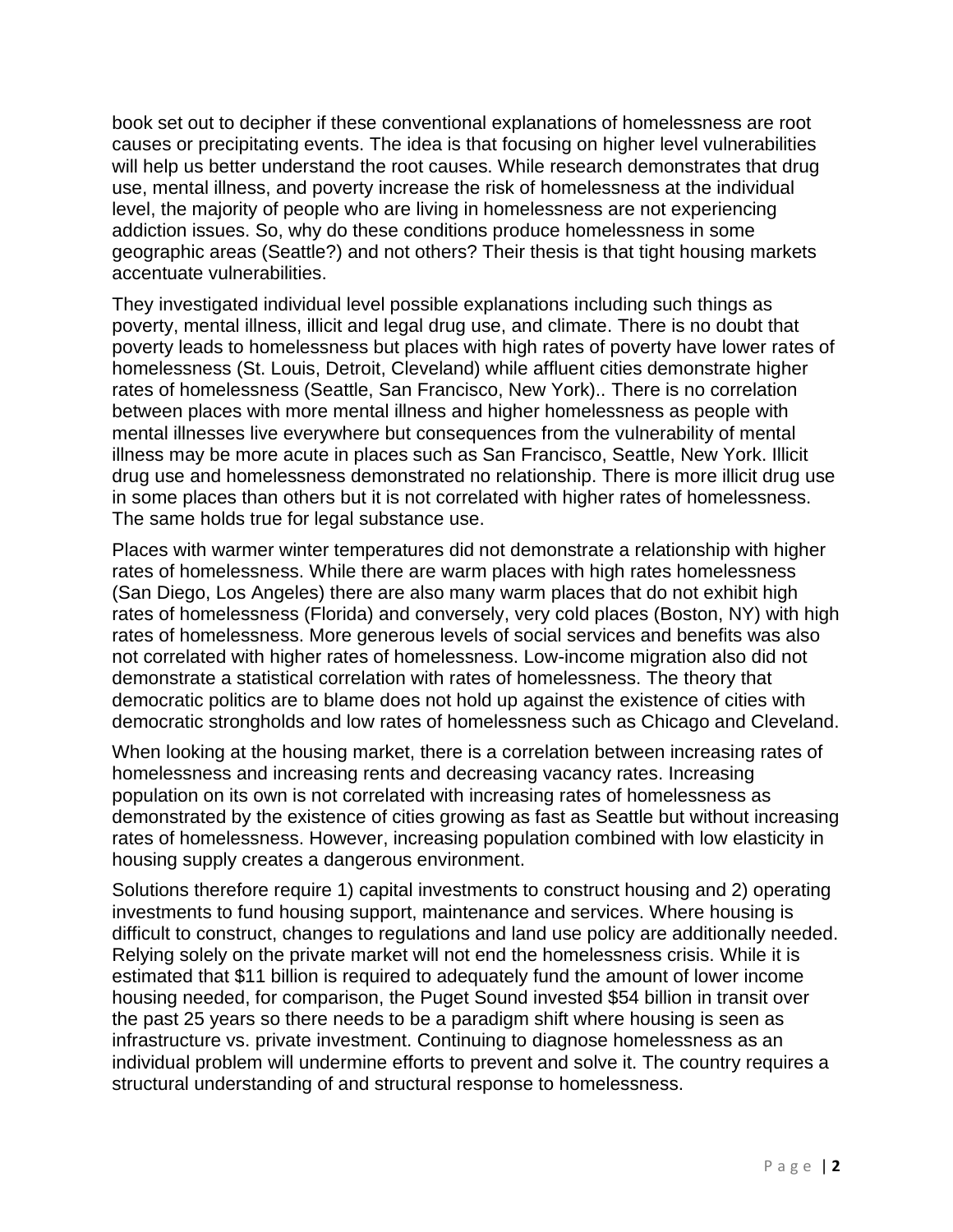Discussion occurred around environmental requirements and building housing. Denser housing is suggested as the answer to both issues. A question was raised about substance use and homelessness. It is difficult to know if substance use occurred in individuals before or after their experience of homelessness. Additionally, some of the states with the greatest opioid problems (West Virginia and Arkansas) do not have high rates of homelessness. The Puget Sound region faces a challenge with the housing first solution to substance use since there is fundamentally not enough housing to adequately utilize that solution. Discussion occurred around the question of employment and relationship to homelessness. Colburn referred to the evidence which strongly demonstrates that housing first leads to much greater success than efforts to support individuals to secure employment while living in homelessness.

## **V. OLD BUSINESS**

## **a. Executive Board Group Agreements**

San Filippo introduced the idea of group agreements as serving the purpose of supporting what the group needs to engage and participate fully and provide a foundation of safety, respect and trust as difficult topics are tackled. San Filippo reviewed a draft and asked for feedback.

Specific support was raised for the following items:

- Be curious and respectful
- Have grace with yourself and others
- Have courage to interject if something is going amiss or being left unsaid

Suggested additions include: we are here to collectively solve a problem and we can make a difference if we work together, and no surprises – try not to catch people off guard

Discussion occurred around members signing the agreements as part of an onboarding process, agreement from the group to ask for each Board member to sign the agreements.

Ryan McIrvin moved to approve the Executive Board Group Agreements, Colleen Brandt-Schluter seconded the motion. Motion passed unanimously (10-0).

#### **b. Executive Board Rules of Procedure**

The Executive Board Rules of Procedure currently require that one elected officer must be from a council manager form of government. The intention behind the requirement was to provide leadership opportunities that support the diverse makeup of SKHHP's jurisdictions. Upon execution, the requirement proved to be a challenge in implementation and did not account for differences in board member capacity and changes in makeup of the representatives.

San Filippo presented the revision of the Election of Officers clause in the Rules of Procedure, which now reads:

The officers of the Board shall consist of a Chair and Vice Chair elected from the appointed members of the Board by a majority vote. Other officer positions may be approved and appointed by a majority vote by the Executive Board. SKHHP consists of regional and local jurisdictions across South King County that range in size and type of